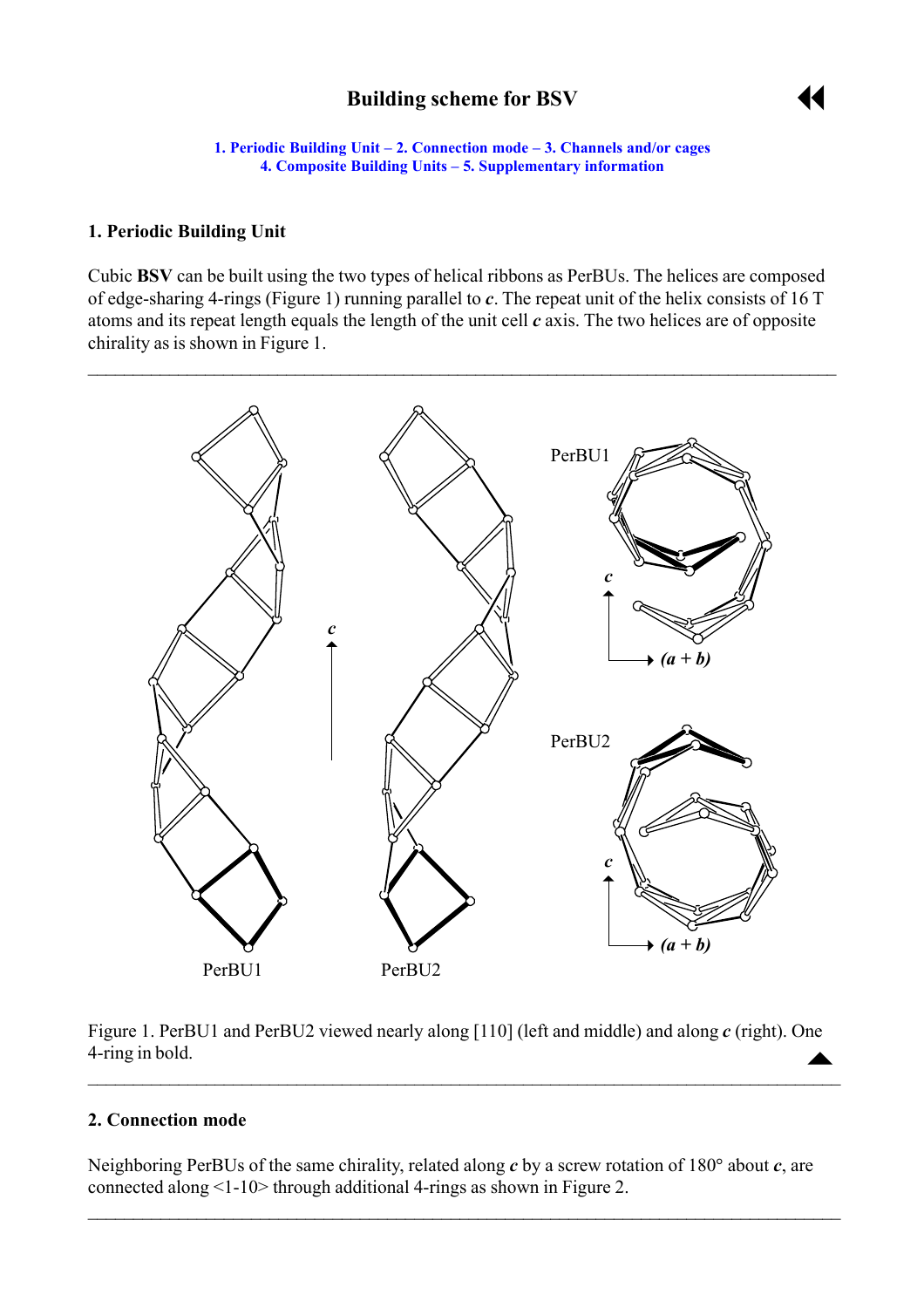

Figure 2a. Connection mode between PerBU1s in the (110) plane viewed along [110] (top) and along  $c$  (bottom).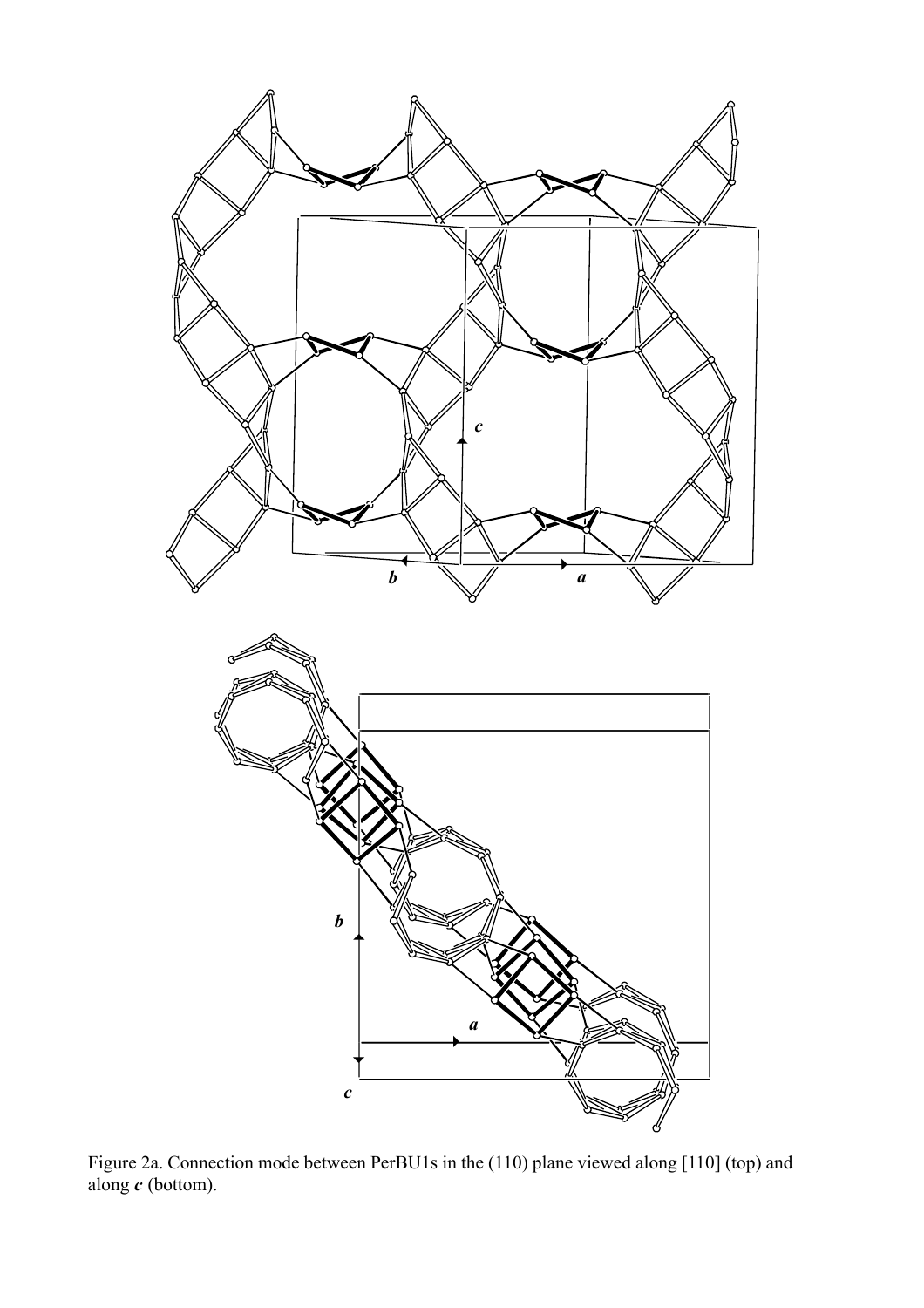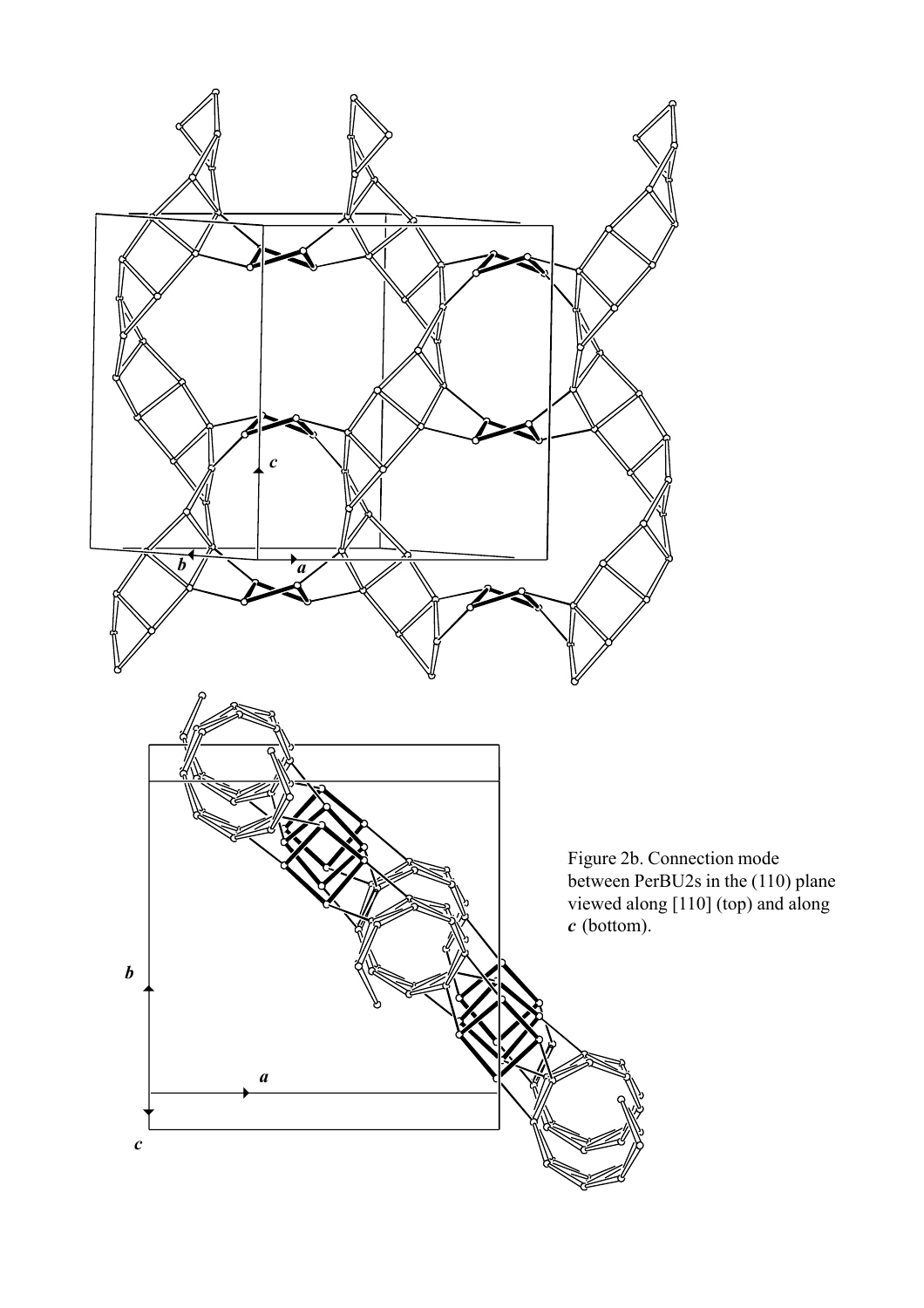<span id="page-3-0"></span>

Figure 2c. Connection mode between (110) planes and unit cell content viewed along [110].

#### **3. Channels and/or cages**

Connection modes, shown in Figures 1 and 2, form additional helices along *a* and *b*. The 9-ring helices, parallel to <001>, form an interconnecting three-dimensional channel system (See Figure 3 on next page).  $\blacktriangle$ 

 $\mathcal{L}_\mathcal{L} = \mathcal{L}_\mathcal{L} = \mathcal{L}_\mathcal{L} = \mathcal{L}_\mathcal{L} = \mathcal{L}_\mathcal{L} = \mathcal{L}_\mathcal{L} = \mathcal{L}_\mathcal{L} = \mathcal{L}_\mathcal{L} = \mathcal{L}_\mathcal{L} = \mathcal{L}_\mathcal{L} = \mathcal{L}_\mathcal{L} = \mathcal{L}_\mathcal{L} = \mathcal{L}_\mathcal{L} = \mathcal{L}_\mathcal{L} = \mathcal{L}_\mathcal{L} = \mathcal{L}_\mathcal{L} = \mathcal{L}_\mathcal{L}$ 

## **4. Composite Builing Units**

No composite building units recognized. No **[pore descriptor](http://www.iza-structure.org/databases/ModelBuilding/Introduction.pdf)** is assigned.

#### **5. Supplementary information**

#### *Other framework types containing (modified) single 3- and/or 4-rings*

Single 3- and/or 4-rings can be connected in several other ways. In several cases additional T atoms are needed to build the framework.

 $\blacktriangle$ 

In the **[INTRO](http://www.iza-structure.org/databases/ModelBuilding/Introduction.pdf)** pages links are given to a detailed description of a sub-set of framework types that contain (modified) single 3- and/or 4-rings (choose: **Single 3- and/or 4-rings**). There is also a link to a summary of the Periodic Building Units used in the building schemes of these framework types (choose: **Appendix**; **Figure 4**).  $\blacktriangle$